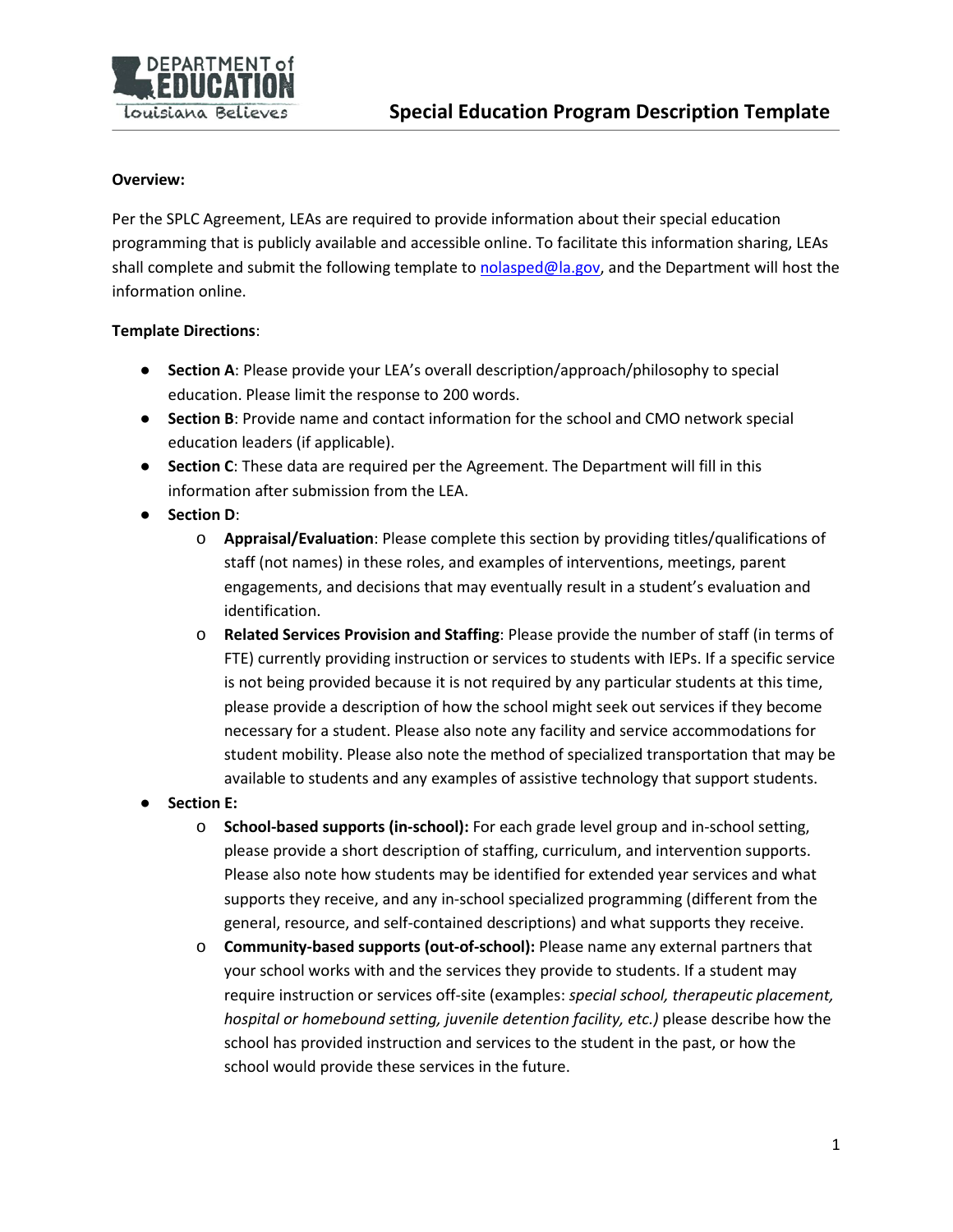

### **Special Education Program Description Template**

### **A. Description of overall philosophy** (200 word limit):

The philosophy of International School of Louisiana Education Services is to provide each student with an individualized program designed to meet the student's needs as an exceptional learner in accordance with the Individuals with Disabilities Education Act and Section 504 of the Americans with Disabilities Act. The goal is to enable each student to utilize the potential that they possess to become a well-adjusted contributing member of society. We believe that each student, regardless of exceptionality, is entitled to this opportunity in the least restrictive environment.

### **B. Name and contact information for special education coordinator (school and, if applicable, network)**

| School Leader of Special Education Programming; | Rosa Alvarado (Dixon Campus),                  |
|-------------------------------------------------|------------------------------------------------|
| Contact Information                             | Principal, ralvarado@isl-edu.org; 504-934-4875 |
|                                                 |                                                |
|                                                 | Brandon Ferguson (Westbank Campus),            |
|                                                 | Associate Principal, bferguson@isl-edu.org;    |
|                                                 | 504-274-4571                                   |
|                                                 |                                                |
|                                                 | Laura Adelman-Cannon (Uptown Campus),          |
|                                                 | Principal, ladelmancannon@isl-edu.org; 504-    |
|                                                 | 654-1088                                       |
| CMO Leader of Special Education Programming;    | Melanie Tennyson, Head of                      |
| Contact Information (if different)              | School, mtennyson@isl-edu.org; 504-654-1088    |

| <b>C. Data Snapshots</b>                           |      |
|----------------------------------------------------|------|
| 2021-22 enrollment rate of students with           | 7.7% |
| disabilities served by the school                  |      |
|                                                    |      |
| 2020-21 in school and out of school suspension     | 0%   |
| rate of students with disabilities served by the   |      |
| school                                             |      |
| 2020-21 number of students with disabilities who   | < 10 |
| are removed for disciplinary reasons for more than |      |
| 10 school days in one academic year                |      |

**D. Description of how pupil appraisal, special education, and related services are provided by the school**

| Appraisal/Evaluation       |                                                                          |  |
|----------------------------|--------------------------------------------------------------------------|--|
| Main point of contact if a | Rosa Alvarado (Dixon Campus), Principal, ralvarado@isl-edu.org; 504-934- |  |
| parent would like to       | 4875                                                                     |  |
| request an evaluation      | Brandon Ferguson (Westbank Campus), Associate Principal, bferguson@isl-  |  |
|                            | edu.org; 504-274-4571                                                    |  |
|                            | Laura Adelman-Cannon (Uptown Campus), Principal, ladelmancannon@isl-     |  |
|                            | edu.org; 504-654-1088                                                    |  |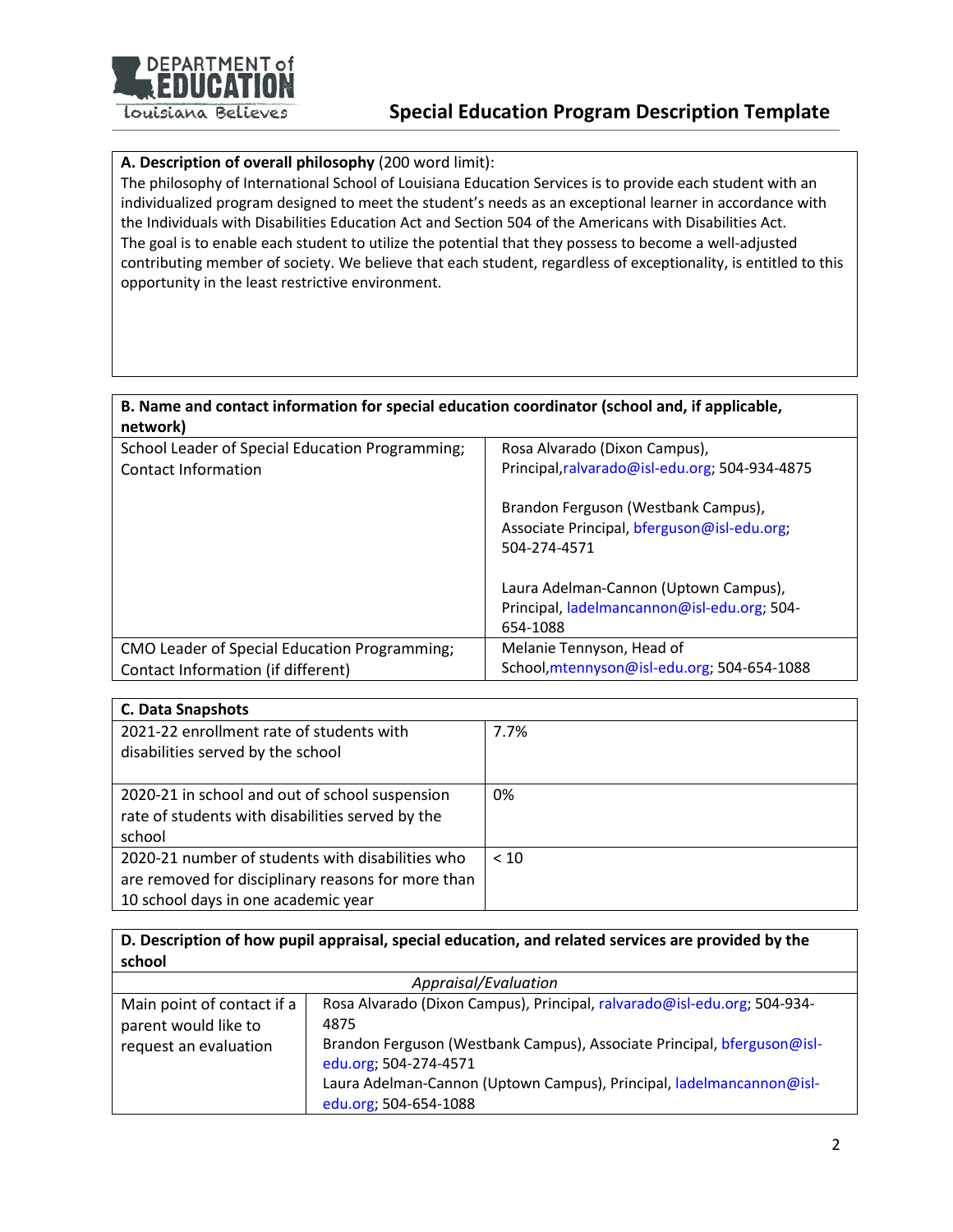

| Response to Intervention     | Examples of universal screeners: DIBELS Next, DSC, BASC-2                               |  |
|------------------------------|-----------------------------------------------------------------------------------------|--|
| Overview                     | Examples of reading interventions: Wilson Reading                                       |  |
|                              | Examples of math interventions: Envision Math                                           |  |
|                              | Examples of behavior interventions: FBA, BIP, individualized counseling                 |  |
|                              | treatment plan                                                                          |  |
| <b>School Building Level</b> | Members of the SBLC team: Principal, teachers, Ed Service Coordinator, SLP,             |  |
| Committee (SBLC)             | Social Worker, Parents, other situationally appropriate personnel, etc.                 |  |
|                              | Example engagements with parents:                                                       |  |
|                              | Parents are invited to and encouraged to attend SBLC meetings, Parents are              |  |
|                              | required to give written permission for child to be screened/evaluated.                 |  |
|                              | Example decisions SBLC team can make:                                                   |  |
|                              | 1. No further action 2. Continue current interventions and progress monitoring          |  |
|                              | via RTI process 3. Conduct additional interventions via RTI 4. Refer Student for        |  |
|                              | 504 evaluation (dyslexia screening, review student records for possible ADHD            |  |
|                              | classification) 5. Refer student for support services (counseling, communication        |  |
|                              | screening, etc.) 6. Refer student for a multidisciplinary evaluation to determine       |  |
|                              | if an exceptionality is present.                                                        |  |
| <b>Appraisal Team</b>        | Members of appraisal team: General education teachers, Parents, Speech                  |  |
|                              | Therapist, Nurse, Educational Diagnostician (consultant), Psychologist                  |  |
|                              | (consultant), PT, OT, Social Worker, other appropriate professionals as                 |  |
|                              | necessary<br>Example engagements with parents: Parents are invited to and encouraged to |  |
|                              | attend all meetings regarding their child. Parents are notified of and must             |  |
|                              | approve evaluation prior to the initiation of the process. Parents are                  |  |
|                              | interviewed as part of the evaluation process. Parents are provided with a copy         |  |
|                              | of Louisiana Educational Rights of Exceptional Children.                                |  |
|                              | Example decisions appraisal team can make: recommendation for counseling,               |  |
|                              | RTI Tier 3 -Intensive Individualized Interventions, Comprehensive                       |  |
|                              | Multidisciplinary Evaluation                                                            |  |
|                              | Instructional and Related Services Provision and Staffing                               |  |
| Specialized Instruction      | # Special Education Teachers: 5                                                         |  |
|                              | # Paraprofessionals: 2                                                                  |  |
|                              | # Academic Interventionists: 5.5                                                        |  |
|                              | Examples of curricula: Wilson Reading                                                   |  |
| Speech/language              | # On staff or contracted from external provider: 3                                      |  |
|                              | If not currently providing service, plan to deliver service in future: NA               |  |
| Audiology                    | # On staff or contracted from external provider: Contracted service                     |  |
|                              | If not currently providing service, plan to deliver service in future: Services to      |  |
|                              | be contracted with outside agency as needed.                                            |  |
| Counseling (mental           | # On staff or contracted from external provider: 4 MSW, contracted                      |  |
| health and other             | counseling services.                                                                    |  |
| therapies)                   | If not currently providing service, plan to deliver service in future: NA               |  |
| Occupational therapy         | # On staff or contracted from external provider: Contracted service                     |  |
|                              | If not currently providing service, plan to deliver service in future: Services to      |  |
|                              | be contracted with outside agency as needed.                                            |  |
| Physical therapy             | # On staff or contracted from external provider: Contracted service                     |  |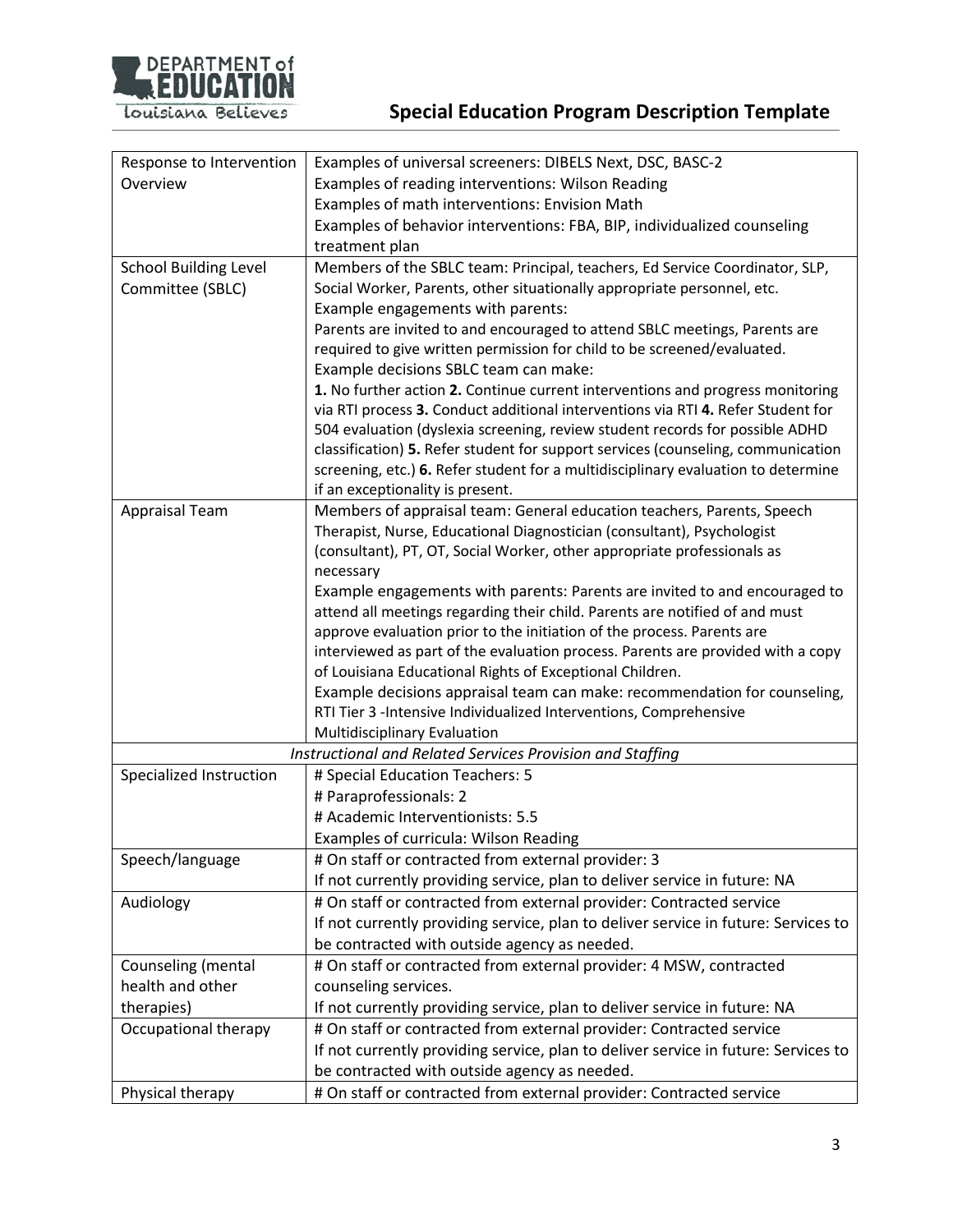

# **Special Education Program Description Template**

|                             | If not currently providing service, plan to deliver service in future: Services to |  |  |
|-----------------------------|------------------------------------------------------------------------------------|--|--|
|                             | be contracted with outside agency as needed.                                       |  |  |
| Health/Nursing services     | # On staff or contracted from external provider: 3 full time nurses                |  |  |
|                             | If not currently providing service, plan to deliver service in future: NA          |  |  |
| Orientation and mobility    | Describe accessibility accommodations are available to students:                   |  |  |
| services and accessibility  | First floor wheel chair access. Age of buildings is a factor. Grandfathered by     |  |  |
| (including interpreting     | ADA. Interpreting services for Spanish, French, Vietnamese, and Mandarin           |  |  |
| services)                   | available, other languages provided as needed by contracted interpreter.           |  |  |
|                             | # On staff or contracted from external provider:                                   |  |  |
|                             | If not currently providing service, plan to deliver service in future: Services to |  |  |
|                             | be contracted with outside agency as needed.                                       |  |  |
| Adaptive physical           | # On staff or contracted from external provider: Contracted service                |  |  |
| education                   | If not currently providing service, plan to deliver service in future: Services to |  |  |
|                             | be contracted with outside agency as needed.                                       |  |  |
| Specialized                 | Methods of transportation: none                                                    |  |  |
| Transportation              | If not currently providing service, plan to deliver service in future: Services to |  |  |
|                             | be provided with outside agency as needed.                                         |  |  |
| <b>Assistive Technology</b> | Examples of supports: Voice-to-text, adaptive pencil grips, large print            |  |  |

# **E. Description of how the school plans to provide the continuum of special education placements for students whose IEP placement is outside of the regular education setting**

| School-based Supports (in-school) |                                                                                                                                                                                                                                                                                                   |  |                                                                                                                                                                             |                                                         |
|-----------------------------------|---------------------------------------------------------------------------------------------------------------------------------------------------------------------------------------------------------------------------------------------------------------------------------------------------|--|-----------------------------------------------------------------------------------------------------------------------------------------------------------------------------|---------------------------------------------------------|
|                                   | <b>Description of Supports</b><br>within Inclusion                                                                                                                                                                                                                                                |  | <b>Description of Supports</b><br>within Resource                                                                                                                           | <b>Description of Supports</b><br>within Self-Contained |
| $PK-5$                            | Speech/language inclusion,<br>human reader, counseling,<br>contracted OT and PT<br>services, assistive technology,<br>push-in instruction from<br>special education teacher                                                                                                                       |  | One-to-one instruction,<br>small group instruction,<br>speech/language individual<br>and small group services,<br>individual and group<br>counseling, OT and PT<br>services | <b>NA</b>                                               |
| $6 - 8$                           | Speech/language inclusion,<br>human reader, counseling,<br>contracted OT and PT<br>services, assistive technology,<br>push-in instruction from<br>special education teacher                                                                                                                       |  | One-to-one instruction,<br>small group instruction,<br>speech/language individual<br>and small group services,<br>individual and group<br>counseling, OT and PT<br>services | <b>NA</b>                                               |
| $9/T9 - 12$                       | <b>NA</b>                                                                                                                                                                                                                                                                                         |  | <b>NA</b>                                                                                                                                                                   | <b>NA</b>                                               |
|                                   | Description of extended<br>Identification: Any child receiving special education services, regardless of<br>disability category, may be eligible to receive Extended School Year (ESY)<br>school year services:<br>services if the IEP team determines that they are necessary for the student to |  |                                                                                                                                                                             |                                                         |